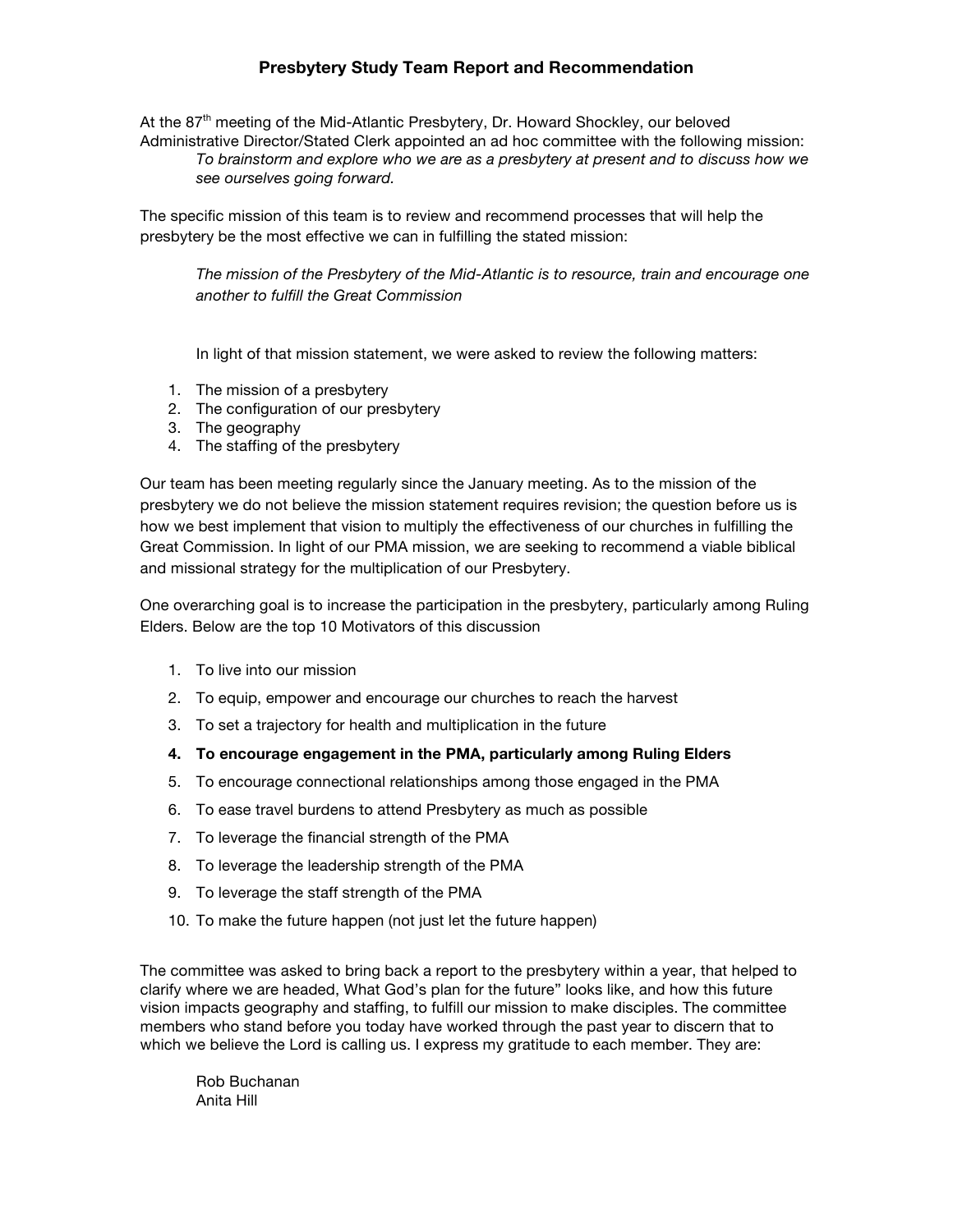Duke Lineberry Scott McGregor Ken Priddy Powell Sykes Jan Teagle Wes Vander Lugt Bill Enns, Chair

Today we bring a recommendation to you to multiply our presbytery into three to fulfill our mission. Several of our committee members will be making presentations to you to help you understand our rationale.

**No Decision will be made on these recommendations today. This is a day for presentation of the philosophy behind the recommendations, an outline of the geographic proposals and rationale, and a time for you to ask questions and make comments. This matter will not be decided upon until our January meeting. We are also asking council to require a 2/3 Super majority to act on this recommendation.**

The Presbytery Multiplication Study Team recommends that the Mid-Atlantic Presbytery multiply into three regions represented on the accompanying map. These three regions will begin to function following a favorable vote by the Presbytery in January, 2019.

### **PMA Central**

To facilitate the development of the three regions prior to their becoming regionalized presbyteries we are recommending the creation of an administrative leadership team we have chosen to call "PMA Central." *It is imperative we understand that PMA Central is not a geographic region; it is the personnel and committee chairs that will guide the development of the regions into presbyteries.* The creation of these presbyteries into fully-functioning units will require diligence and attention to processes that cannot be fulfilled without appropriate staffing.

It is also critical to our understanding that in this configuration there is no "parent" presbytery in this model. All three regions will be designated as Mission Presbyteries with PMA Central overseeing and coordinating their development.

### Structure of PMA Central

**Staff** 

PMAC will include the current staff of our Mid-Atlantic presbytery: Dr. Bucky Hunsicker as Transitional Administrative Director Dr. Rob Buchanan as Stated Clerk, and trainer of Stated Clerks for the regions Dr. Ken Priddy, Director of the G.O. Center

## Committees/Teams

At present the current ministry teams/committees will be expanded to assure that each of the mission presbyteries has sufficient fully-trained members when regionalization occurs. This means Ministerial Committee, CDC and Stewardship, in particular, will be expanded to include appropriate representation from each of the regions. Each of the regions will identify Moderators-elect of those committees from the beginning of the process.

### Council

Each of the regions will elect a Moderator, Moderator-elect and a Stated Clerk.